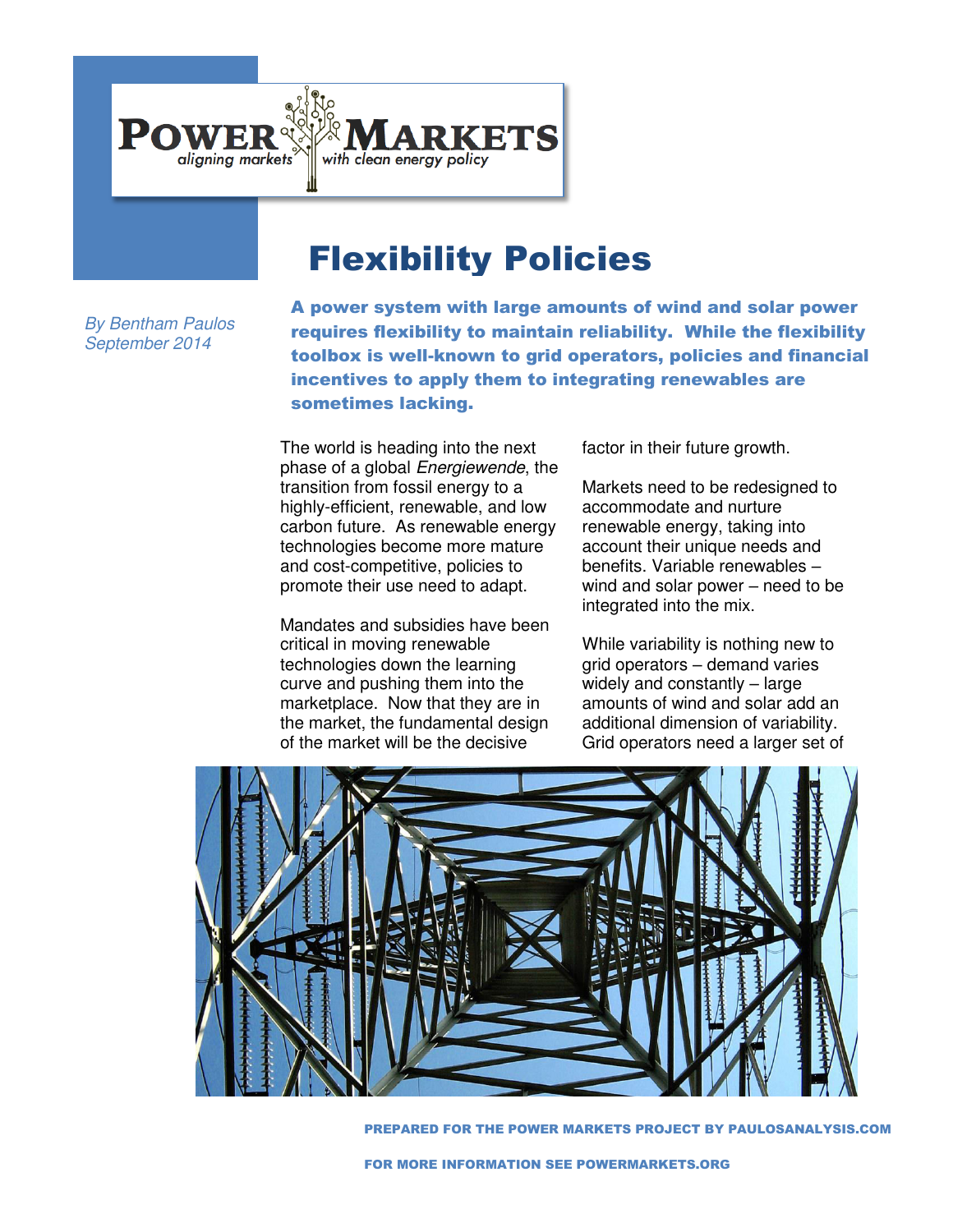options to maintain reliability, with a premium on flexible resources. A precedent is the development of very large, highly inflexible nuclear power plants from the 1960s to the 1980s. Integrating these rigid generators into a system with variable demand required extensive integration measures, including large pumped storage hydroelectric facilities and, in France, a distributed thermal energy storage system.

Under the old way of thinking, demand was given, and supply was composed of dispatchable baseload, intermediate (or midmerit), and peaking power plants. Regulators made forecasts of demand and made sure enough plants were built to meet the maximum, with a fair margin added for security. And grid operators dispatched power plants to meet the total demand every day.

But wind and solar are square pegs in the round hole of traditional utility planning. Neither baseload, intermediate, nor peaking, they are

not dispatchable, yet their low operating costs make them first in line for use whenever the are producing. As they scale up, they are increasingly pushing aside conventional generators, in a "merit order effect."

And wind and solar are changing the shape of what grid operators need to track every day. Because wind and solar are driven by weather, they must be worked into the daily routine: rather than meeting total demand, grid operators are thinking of "net demand," the power needs that aren't met by wind and solar. Figure 1 shows the difference between gross and net demand in Denmark, a system dominated by wind at times.

These disruptions are undermining the business model of utilities that are slow to adapt to changing conditions. While the transition to renewable energy will necessarily involve some "disruptive challenges," it can also be done efficiently and cost-effectively.

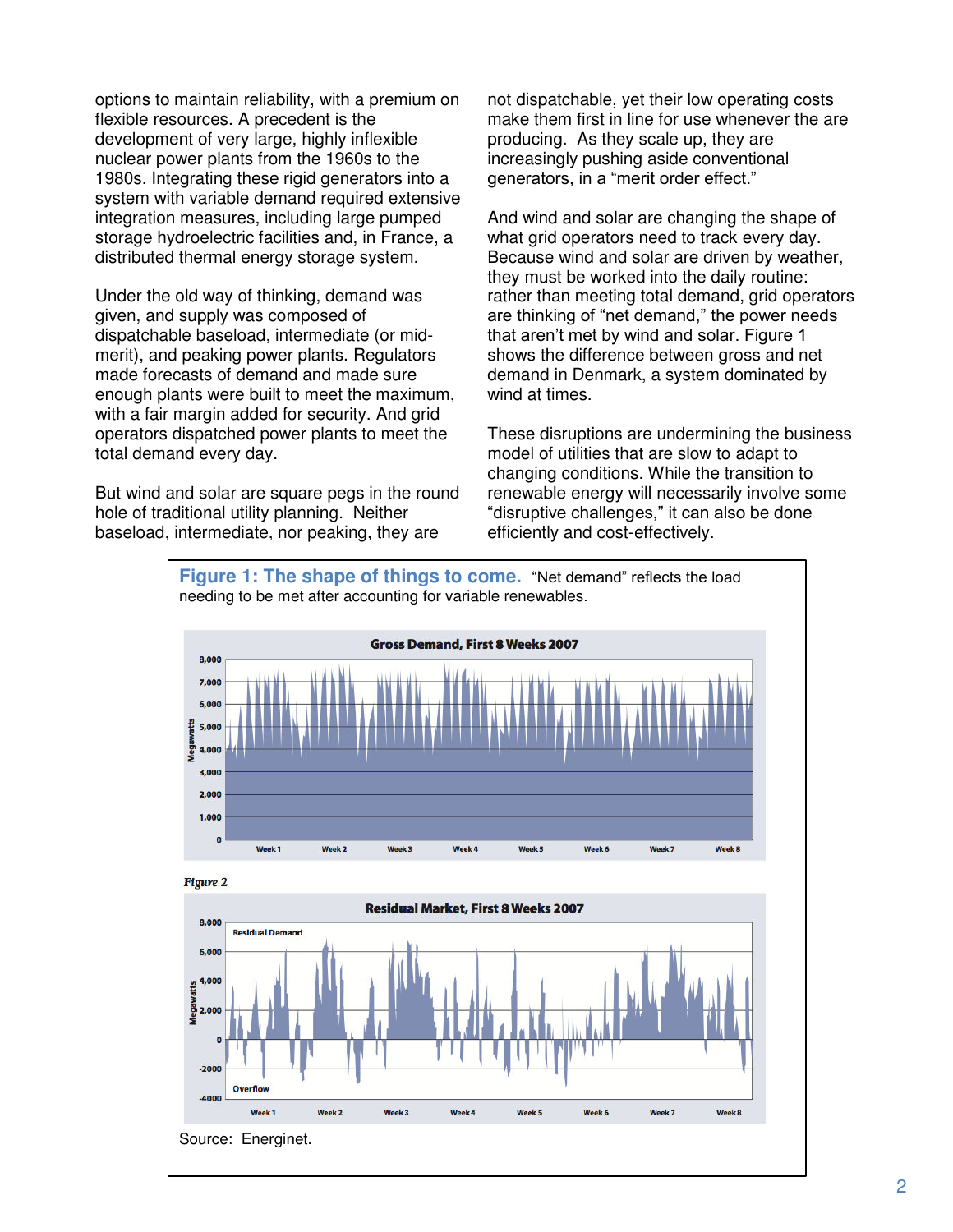### **Flexibility tools**

The most important step to take in integrating wind and solar into the marketplace is to put a premium on flexibility. Grid operators can rely on a wide set of tools to balance supply and demand, as shown in figure 2. Many of these are simply refinements of existing tactics: rather than schedule operations an hour at a time, for example, 15-minute or 5-minute scheduling improves reliability and lowers costs.

Likewise, greater connections between regions allows the variation in wind and solar output (as well as variation in demand) to be absorbed by a larger pool, reducing the speed of changes up or down. Figure 3 shows the difference between a 200-turbine wind farm and a 15-turbine farm. Because the machines are spread more widely, their variations are blended and their total output is smoother.

Sometimes integrating neighboring regions requires new transmission lines, but often it simply requires an agreement between grid operators to coordinate their systems. Solving these "seams" issues is the most cost-effective first step.

Electricity demand is increasingly flexible too. Wireless communications and the internet are enabling smart grid controls to manage demand in factories, buildings, and homes. During shortages or periods of high prices, customers can

**3: Variability is reduced through larger numbers**  A wind farm of 200 wind turbines (top) has less variability than one of 15 wind turbines (bottom).



#### **2. The Integration Toolbox**  Prepared by RAP for the Western Governors Association

Subhourly Dispatch and Intra-Hour Scheduling (non-standard, voluntary not West-wide, 30-minute interval)

Subhourly Dispatch and Intra-Hour Scheduling (standard, voluntary not West-wide)<sup>2</sup>

Subhourly Dispatch and Intra-Hour Scheduling (standard, required, West-wide)

Dynamic Transfers (improved tools and operating procedures)

Dynamic Transfers (equipment upgrades, including new transmission lines)

Energy Imbalance Market (subregion only)

Energy Imbalance Market [West-wide]

Improve Weather, Wind & Solar Forecasting

Geographic Diversity (if using existing transmission)

Geographic Diversity (if new transmission needed)

Reserves Management: Reserves Sharing

Reserves Management: Dynamic Calculation

Reserves Management: Using Contingency Reserves for Wind Events

Reserves Management: Controlling Variable Generation [assuming requirements are prospective]

Demand Response: Discretionary Demand

Demand Response: Interruptible Demand

Demand Response: Distributed Energy Storage Appliances

Flexibility of Existing Plants-Minor Retrofits

Flexibility of Existing Plants-Major Retrofits

Flexibility for New Generating Plants

Source: RAP, 2012.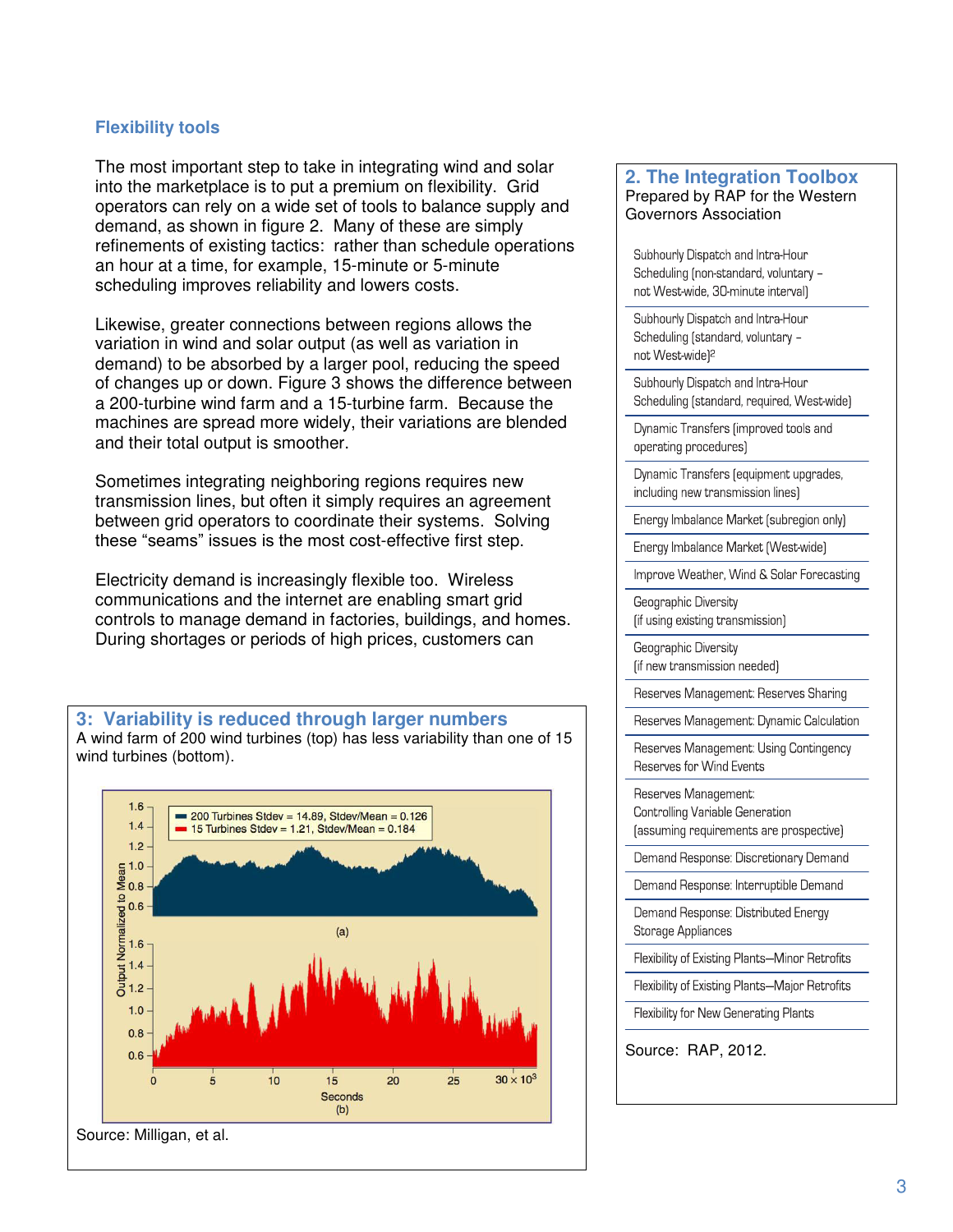ratchet back demand to avoid costs, often using automated programs that don't require an active response on their part. As renewable energy grows, these same tools can be used to respond to variation in wind and solar output. Electric cars can be set to charge during the day, for example, when solar output is highest. The debate about California's famous "duck curve" has shown that there are many ways to integrate solar power. (Lazar, 2014)

Electricity storage, such as batteries, pumped hydro, and compressed air, often touted as a necessary companion of wind and solar, is in fact only one option, and often the most expensive.

## **How to Pay for Flexibility**

While the many technical approaches are wellknown to grid operators, and are being increasingly applied and refined, what is less evolved is how best to pay for these flexibility services.

A number of options are emerging. Like the technical fixes, many are refinements of existing financial policies and tools.

- 1) Wholesale prices: Locational marginal prices (LMPs) identify where and when flexible resources would be most valued. While these are typically applied only at the wholesale level, they could also be used to identify congested areas of the distribution grid ("load pockets") and offer extra incentives for distributed resources.
- 2) New wholesale products: It may be necessary to introduce new wholesale market products to pay for what the system needs. The California ISO has proposed a "[flexible ramping product](http://www.caiso.com/informed/pages/stakeholderprocesses/flexiblerampingproduct.aspx)" to pay for fastacting resources that can follow rapid changes in net demand, both up and down.
- 3) Customer rates: Demand-side flexibility can be improved by exposing a portion of the customer base to "dynamic pricing," rates that change to reflect the cost of production. This can encourage energy efficiency, distributed generation, and demand response, and maximize the value of flexible

resources when they are most needed.

- 4) Demand response: DR has primarily been used in the past to reduce peak demand in emergency or high-price periods. But it can also be used to respond to rapid changes in "net demand" – that is, total demand after wind and solar are subtracted out. PJM allows demand response to participate in ancillary service markets, for example, providing reserves and balancing. Smart rate design can encourage demand response by residential and small commercial customers.
- 5) Customer demand charges: Currently, customers pay a demand charge whenever their own usage hits a peak, regardless of system conditions. Charging them during periods of system peak demand would give them greater incentive to reduce overall system peaks.
- 6) Grid planning: While "integrated resource planning" is common for guiding actions by regulated utilities in the US, transmission planning often fails to take all issues into account, including energy efficiency alternatives and public policy. "Integrated transmission planning" would account for the full value of an expanded grid. This would include counting the benefits of integrating low-carbon energy sources into the costbenefit calculation for new transmission.

A number of flexibility improvements cost little or nothing. Making decisions closer to real time and more frequently, improved use of wind and solar forecasting, and better collaboration with neighbors can all reduce integration costs and conflicts. A "supply curve" of integration options is shown in figure 3, showing that operational changes are usually more cost effective than technical fixes.

These are just a few options for promoting flexibility in electricity markets. More refinements are continuing to emerge as regulators, grid operators, and market participants gain more experience. The bottom line is to ensure that markets align with longterm clean energy policies.